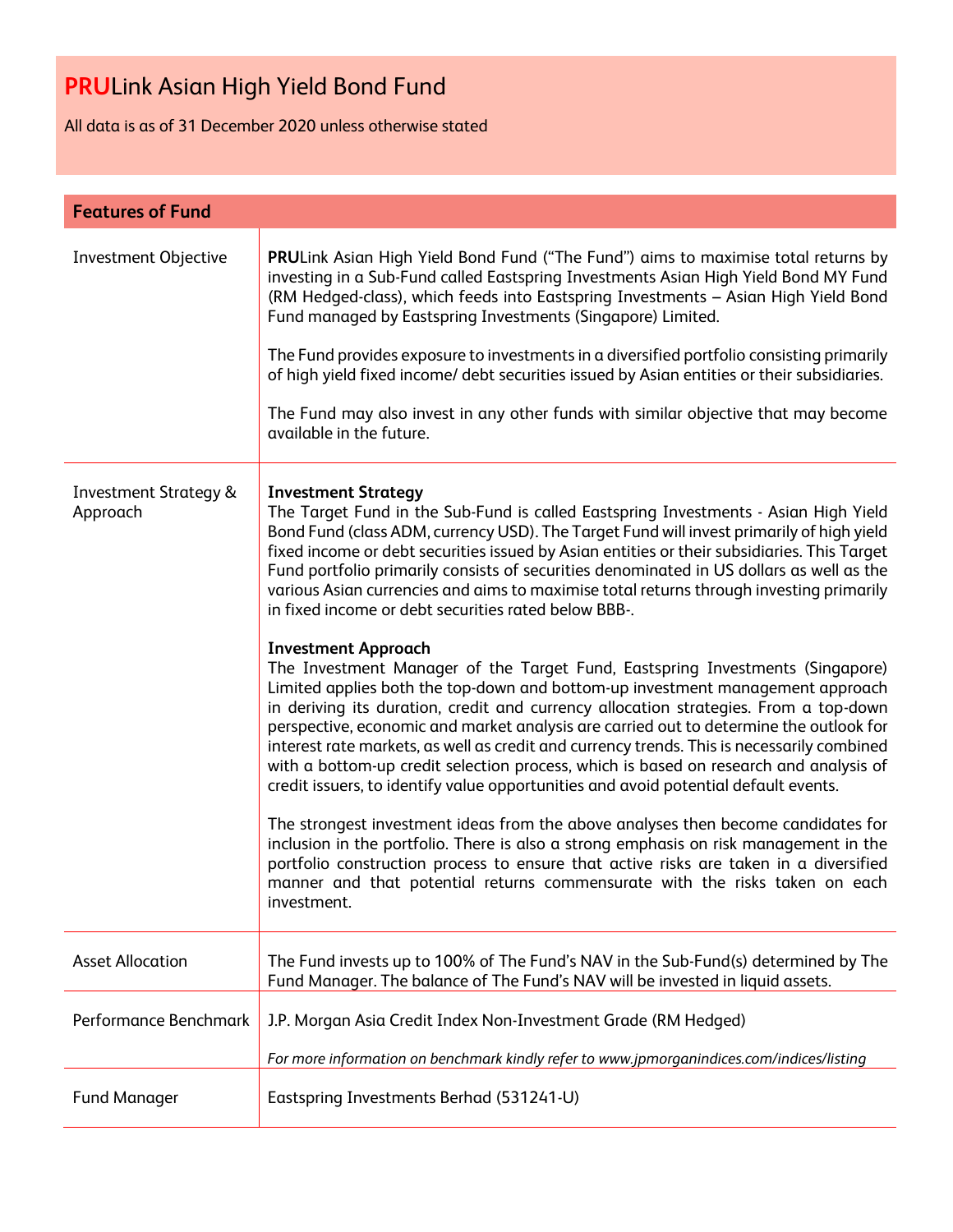All data is as of 31 December 2020 unless otherwise stated

| <b>Fees &amp; Charges</b>     |            |  |  |  |
|-------------------------------|------------|--|--|--|
| <b>Fund Management Charge</b> | 1.00% p.a. |  |  |  |
| Other Charge, if any          | Nil        |  |  |  |

### **Fund Performance**





**Notice: The graphs are included for illustrative purposes only. Past performance of The Fund is not an indication of its future performance.**

| Year | <b>Actual Performance</b><br><b>PRULink Asian High Yield Bond Fund</b> | Benchmark J.P. Morgan Asia Credit Index<br><b>Non-Investment Grade (RM Hedged)</b> |
|------|------------------------------------------------------------------------|------------------------------------------------------------------------------------|
| 2015 | $-1.66\%$ *                                                            | $-0.43\%$ *                                                                        |
| 2016 | 10.15%                                                                 | 13.75%                                                                             |
| 2017 | 4.90%                                                                  | 8.62%                                                                              |
| 2018 | $-2.86%$                                                               | $-2.25%$                                                                           |
| 2019 | 10.69%                                                                 | 13.38%                                                                             |
| 2020 | 1.32%                                                                  | 5.79%                                                                              |

\*Fund Performance is from fund launch date until year end of the same year (non-annualised return).

*Sources: Lipper IM and Bloomberg, 31 December 2020*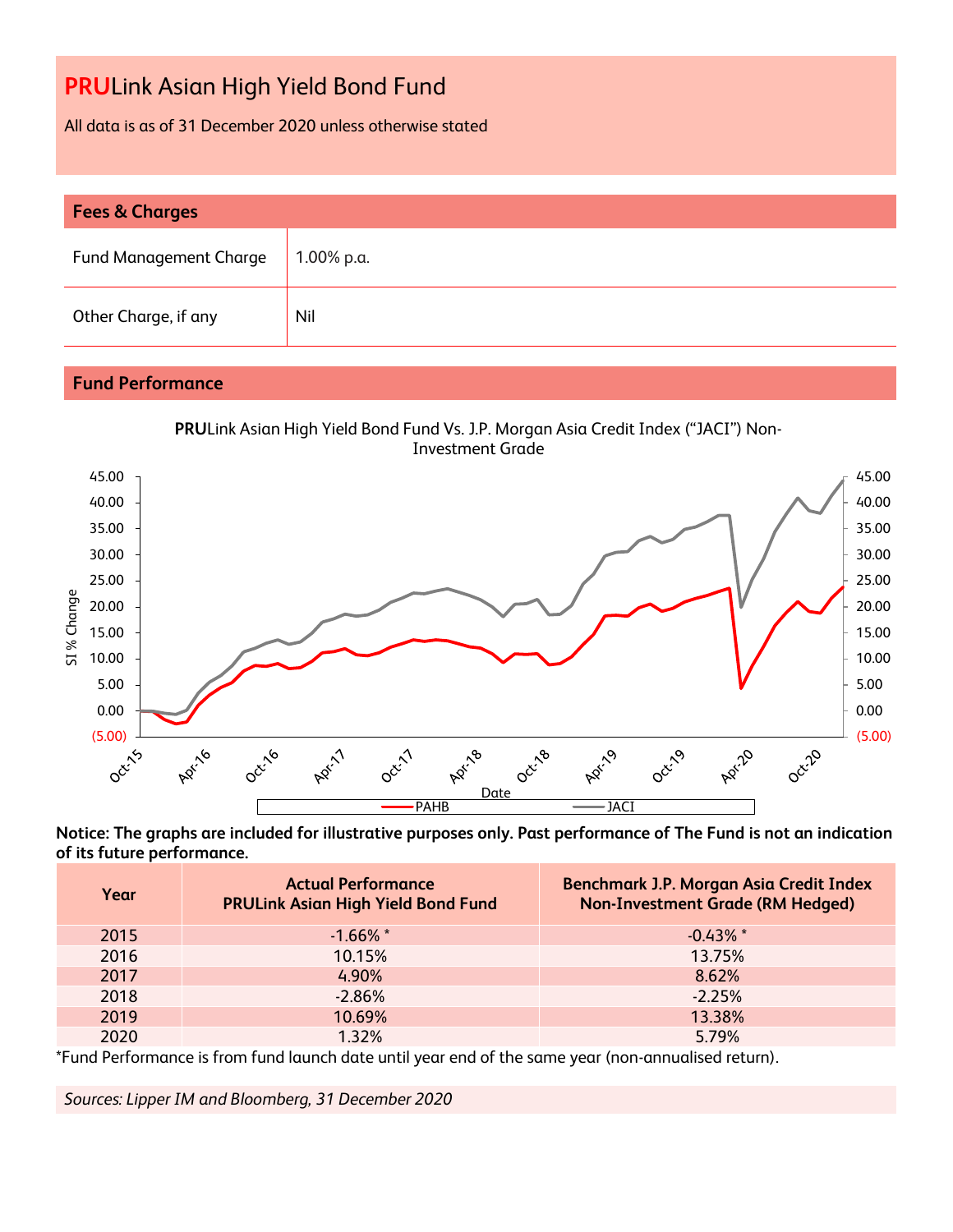All data is as of 31 December 2020 unless otherwise stated

Notice: Past performance is not an indication of its future performance. This is strictly the performance of the investment/underlying funds, and not the returns earned on the actual premiums paid of the investment-linked insurance product.

Basis of calculation of past performance:

$$
= \left(\frac{Net\text{ Asset Value for Year }n}{Net\text{ Asset Value for Year }n-1}-1\right)\%
$$

#### **Additional disclosure for PRULink Asian High Yield Bond Fund**

**PRU**Link Asian High Yield Bond Fund invests in the Eastspring Investments Asian High Yield Bond MY Fund which is feeding into Eastspring Investments – Asian High Yield Bond Fund.

The Fund Manager of Eastspring Investments Asian High Yield Bond MY Fund is Eastspring Investments Berhad while the Investment Manager of the Eastspring Investments – Asian High Yield Bond Fund is Eastspring Investments (Singapore) Limited.

Management fees may be charged at The Fund and/or Sub-Fund(s) level. Please note that you will be charged a maximum of 1.00% p.a., being the combined annual fund management charge at The Fund and Sub-Fund(s) levels. Sub-Fund(s) with investment strategies to invest in Exchange Traded Funds ("ETF") or other Collective Investment Schemes may incur additional expenses at the Sub-Fund(s) level which is taken as part of the investment strategy considerations to deliver The Fund performance.

The Fund performance for the Sub-Fund, Eastspring Investments Asian High Yield Bond MY Fund as at 31 December 2020 are as follows:

|                      | 2020     | 2019  | 2017<br>2018      | 16<br>zu | ' 13<br>ZV |
|----------------------|----------|-------|-------------------|----------|------------|
| : Performance<br>Net | $0.86\%$ | 1.07% | $4.95\%$<br>3.98% | 12.00%   | $-0.92\%$  |

\*Fund Performance is from fund launch date until year end of the same year (non-annualised return).

The Fund performance of the Target Fund, Eastspring Investments – Asian High Yield Bond Fund as at 31 December 2020 is as follows:

| Year                                                                                                                                | 2020  | 2019  | 2018                | 2017  | 2016       | 2015          | 2014 | 2013  | 2012                   |
|-------------------------------------------------------------------------------------------------------------------------------------|-------|-------|---------------------|-------|------------|---------------|------|-------|------------------------|
| Net Performance                                                                                                                     | 3.35% | 2.44% | 01%<br>$-4.0^\circ$ | 4.81% | .06%<br>11 | 2.27%<br>2.ZT | 97%  | 0.84% | .30%<br>$\overline{A}$ |
| *Fund<br>J launch date until year end of the same year $\prime$<br>l Pertormance is<br>* (non-annualised return).<br>. trom<br>tund |       |       |                     |       |            |               |      |       |                        |

*Note: The above performance is for Target Fund class ADM currency in USD*

#### *Source: Bloomberg, 31 December 2020*

Notice: Past performance is not an indication of its future performance. This is strictly the performance of the investment/underlying funds, and not the returns earned on the actual premiums paid of the investment-linked insurance product.

Basis of calculation of past performance:

$$
= \left(\frac{Net\text{ Asset Value for Year }n}{Net\text{ Asset Value for Year }n-1}-1\right)\%
$$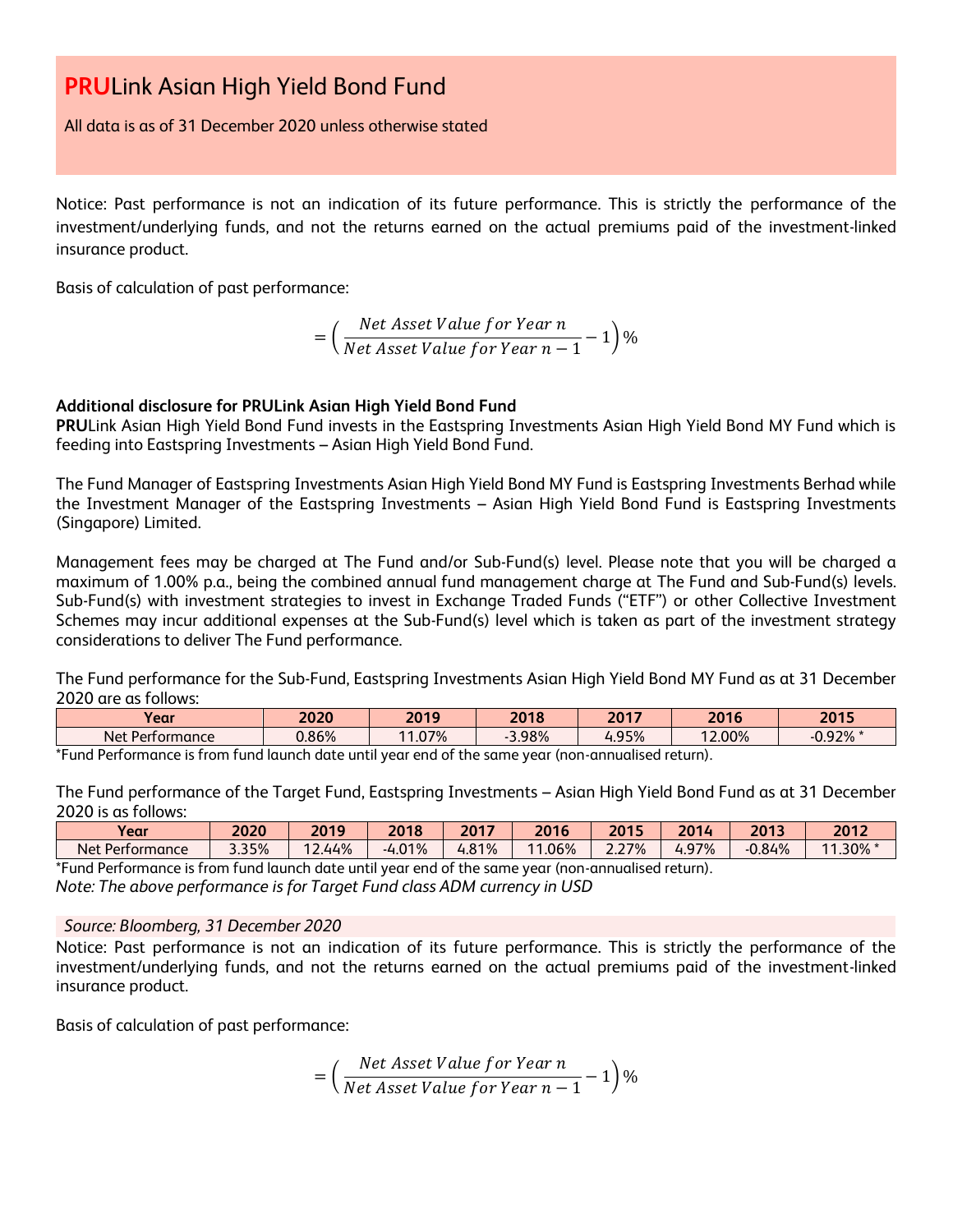All data is as of 31 December 2020 unless otherwise stated

#### **Investment Risks**

The Fund is subjected to investment risks including the possible loss of the principal amount invested. The value of the units may fall as well as rise. In addition, The Fund is subjected to specific risk including and not limiting to:

#### **General Risks when Investing in The Fund**

#### **Market Risk**

Market risk refers to potential losses that may arise from adverse changes in the market conditions. Market conditions are generally, affected by, amongst others, economic and political stability. If the market which The Fund invests in suffers a downturn or instability due to adverse economic or political conditions, this may adversely impact the market prices of the investments of The Fund.

#### **Currency Risk**

The Fund is denominated in MYR, while the Sub-Fund(s) may be denominated in other currencies. The performance of The Fund may be affected by movements in the exchange rate between the MYR and the Sub-Fund(s)'s denominated currency. Where applicable, a currency hedge or a currency hedged class of fund may be used to minimise currency risk.

#### **Derivatives Risk**

Derivatives may potentially be used to hedge against any risk that may be derived from investing in the Sub-Fund(s), such as, but not limited to, currency risk.

#### **Risk of Non-Compliance**

This risk arises from non-compliance with laws, rules and regulations, prescribed practices and the management company's internal policies and procedures, for example, due to oversight by the management company. Such noncompliance may force the management company to sell down the securities of The Fund at a loss to rectify the noncompliance and in turn affect the value of investors' investment in The Fund. To mitigate this risk, The Fund Manager has put in place internal controls to ensure its continuous compliance with laws, rules and regulations, prescribed practices and The Fund Manager's internal policies and procedures.

#### **Inflation Risk**

This risk refers to the likelihood that an investor's investments does not keep pace with inflation, thus resulting in the investor's decreasing purchasing power even though the investment in monetary terms may have increased.

#### **General Risks when Investing in the Sub-Fund**

#### **Fund Management of the Target Fund Risk**

While the Fund Manager will exercise due skill and care in selecting the Target Fund, it does not have control over the management of the Target Fund and there is no guarantee that the investment objective of The Fund will be met. This may affect the value of the policyholders' investments in The Fund.

The Target Fund may change its objective and become inconsistent with the objective of The Fund. In such instances, The Fund Manager will replace the Target Fund with another collective investment scheme which The Fund Manager considers to be more appropriate in meeting the objective of The Fund. Such change would require the policyholders' approval.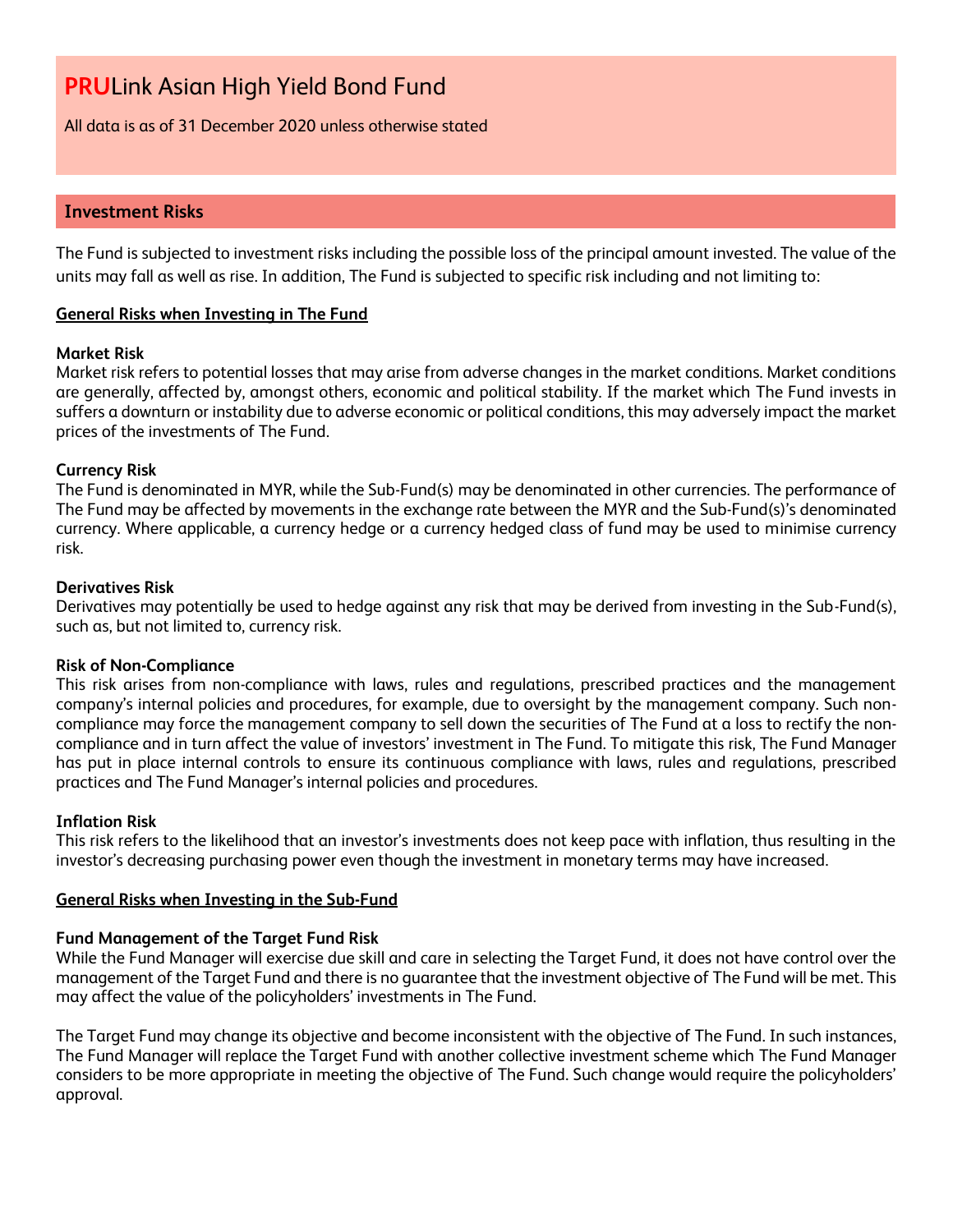#### All data is as of 31 December 2020 unless otherwise stated

#### **Country Risk**

The Sub-Fund invests in the Target Fund which is domiciled in Luxembourg. Any adverse changes in the Luxembourg's economic fundamentals, social and political stability, currency movements and foreign investments policies in Luxembourg may have an impact on the prices of the securities that the Target Fund invests in and consequently may also affect The Fund's NAV.

#### **Currency Risk**

The Sub-Fund(s)'s underlying investments may be denominated in their local currency, which may differ from the Sub-Fund(s)'s currency of denomination. The performance of the Sub-Fund(s) may be affected by movements in the exchange rate between the local currency of its underlying investments and the Sub-Fund(s)'s denominated currency.

#### **Derivatives Risk**

The Sub-Fund Manager(s) or its Target Fund Manager(s) may invest in derivatives which will be subject to risks. While the judicious use of derivatives by professional investment managers can be beneficial, derivatives involve risks different from, and, in some cases, greater than, the risks presented by more traditional securities investments. Some of the risks associated with derivatives are market risk, management risk, credit risk, liquidity risk and leverage risk. Investments in derivatives may require the deposit or initial margin and additional margin on short notice if the market moves against the investment positions. If no provision is made for the required margin within the prescribed time, the investment may be liquidated at a loss. Therefore, it is essential that such investments in derivatives are monitored closely.

The Sub-Fund Manager(s) or its Target Fund Manager(s) has the necessary controls for investments in derivatives and have in place systems to monitor the derivative positions for the Sub-Fund(s) or its Target Fund(s). The Sub-Fund Manager(s) or its Target Fund Manager(s) does not intend to use derivatives transactions for speculation or leverage but may use them for efficient portfolio management and/or risk management. Currency risk is simply one of the market risks which The Fund will be exposed to and can be hedged using derivatives such as FX forwards/futures. Often the underlying currency risk may be taken on as a result of buying an underlying equity or bond. If the Sub-Fund Manager(s) or its Target Fund Manager(s) does not want to also take the currency risk associated with these underlying assets, the Sub-Fund(s) or its Target Fund(s) may use Forward Foreign Exchange contracts to hedge any currency risk derived from holdings of non-base currency positions. Essentially this use of currency forwards is to hedge currency risk in the Sub-Fund(s) or its Target Fund(s).

#### **Specific Risks when Investing in the Target Fund**

#### **Credit Risk**

Investments in bonds are subject to adverse changes in the financial condition of the issuer, or economic conditions, or both, or an unanticipated rise in interest rates, which may impair the ability of the issuer to make payments of interest and/or principal, especially if the issuer is highly leveraged.

Issuer's ability to meet its debt obligations may also be affected by the adverse changes to business forecasts, or the unavailability of additional financing.

#### **Counterparty Risk**

The Target Fund will be exposed to credit risk of the counterparties with whom the Target Fund trades with. The Target Fund may place deposits, invest in bonds and money market instruments, and also enter into derivative contracts for hedging and efficient portfolio management purposes. In the event that the counterparty is not able to fulfil its obligations especially in the event of bankruptcy this may lead to a loss to the Target Fund. Counterparty risk may be mitigated by conducting credit evaluation on the counterparty to ascertain the creditworthiness of the counterparty.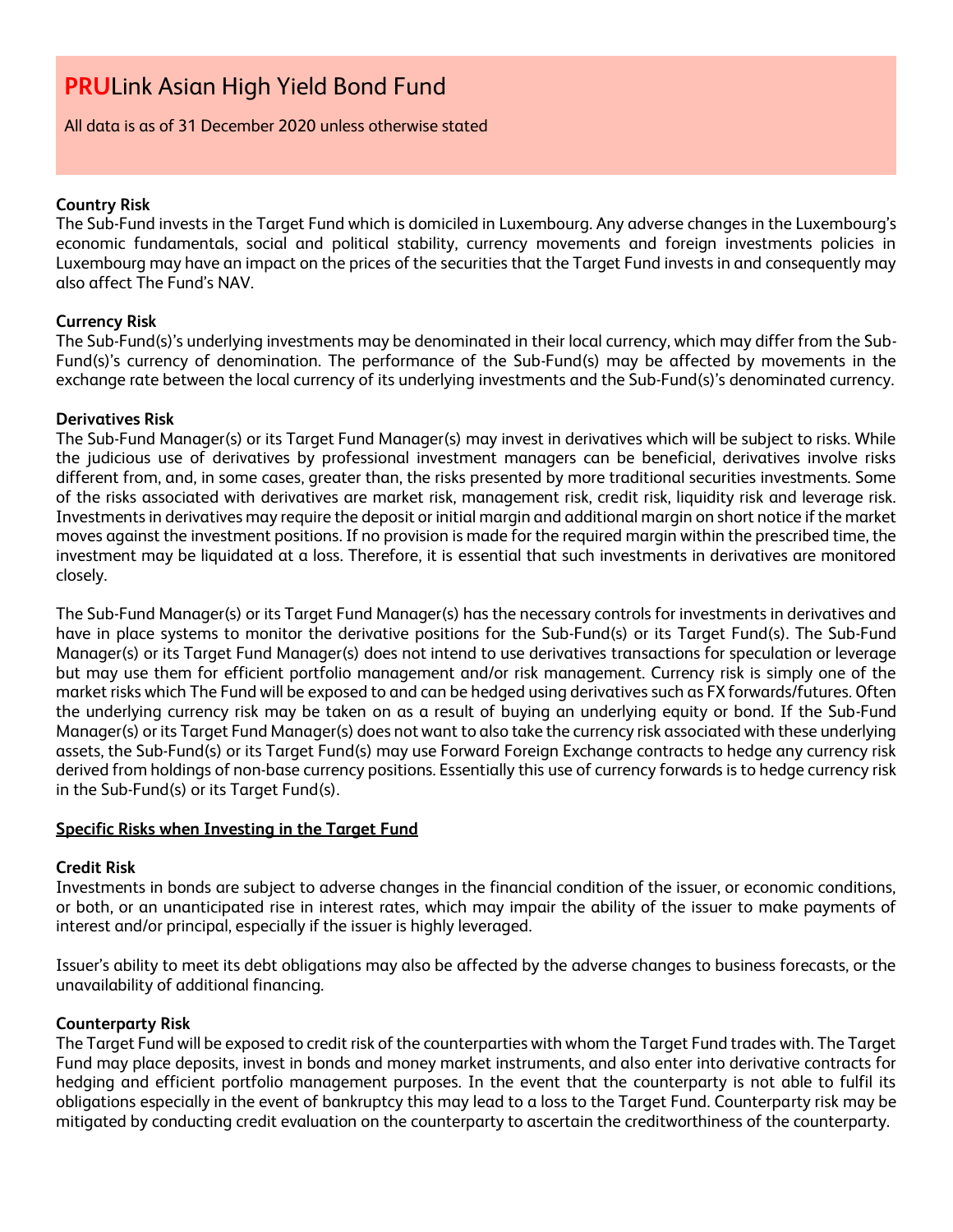#### All data is as of 31 December 2020 unless otherwise stated

#### **Interest Rate Risk**

Generally, the value of bonds will move inversely with interest rate movements. Therefore, the prices of bonds may fall when interest rates rise and vice versa. Bonds with longer maturity and lower coupon rates are more sensitive to interest rate changes.

#### **Currency Risk**

The Target Fund(s)'s underlying investments may be denominated in their local currency, which may differ from the Target Fund(s)'s currency of denomination. The performance of the Target Fund(s) may be affected by movements in the exchange rate between the local currency of its underlying investments and the Target Fund(s)'s denominated currency.

#### **Liquidity Risk**

The Target Fund could face liquidity risk arising from investments in securities that have low trading volumes, imposed trading restrictions or temporary suspensions from trading. Investments in securities that have high liquidity risk may reduce return or incur substantial losses to the Target Fund if the Target Fund is unable to sell these securities at opportune times or prices. Liquidity could dry up in a very short time especially during a crisis.

#### **High Yield Bonds Risk**

The Target Fund invests in high yield fixed income securities or bonds, which are subject to greater credit risk than investment grade bonds. High yield fixed income securities or bonds are normally lower rated fixed income securities. Generally lower rated fixed income securities pay higher yields than higher rated fixed income securities to compensate investors for the reduce creditworthiness or higher risk of default that these fixed income securities carry.

#### **Emerging Markets Risk**

Policyholders should be aware that the Target Fund's investments in emerging markets may involve a higher degree of risk than investment in developed markets. The Target Fund's portfolio consequently may experience greater price volatility and significantly lower liquidity than a portfolio invested solely in securities of issuers located in more developed markets. Investments in emerging market securities entail significant risks in addition to those customarily associated with investing in securities of issuers in more developed markets, such as:

- i) low or non-existent trading volume, resulting in a lack of liquidity and increased volatility in prices for such securities, as compared to securities of comparable issuers in more developed markets;
- ii) uncertain national policies and social, political and economic instability, increases the potential for expropriation of assets, confiscatory taxation, high rates of inflation or unfavorable diplomatic development;
- iii) possible fluctuations in exchange rates, differing legal systems and the existence or possible imposition of exchange controls, custodial restrictions, or other laws or restrictions applicable to such investments;
- iv) national policies which may limit a portfolio's investment opportunities such as restrictions on investment in issuers or industries deemed sensitive to national interests; and
- v) the lack or relatively early development of legal structures governing private and foreign investments and private property. Other risks relating to investments in emerging market issuers include: the availability of less public information on issuers of securities; settlement practices that differ from those in more developed markets may result in delays or may not fully protect a portfolio against the loss or theft of assets; the possibility of nationalisation of a company or industry and expropriation or confiscatory taxation; and the imposition of foreign taxes.

Investments in emerging markets securities may also result in generally higher expenses due to: the costs of currency exchange; higher brokerage commissions in certain emerging markets; and the expense of maintaining securities with foreign custodians. Issuers in emerging markets may not be subject to accounting, auditing and financial reporting standards and requirements compare to those issuers in developed markets are subject to. In certain emerging markets,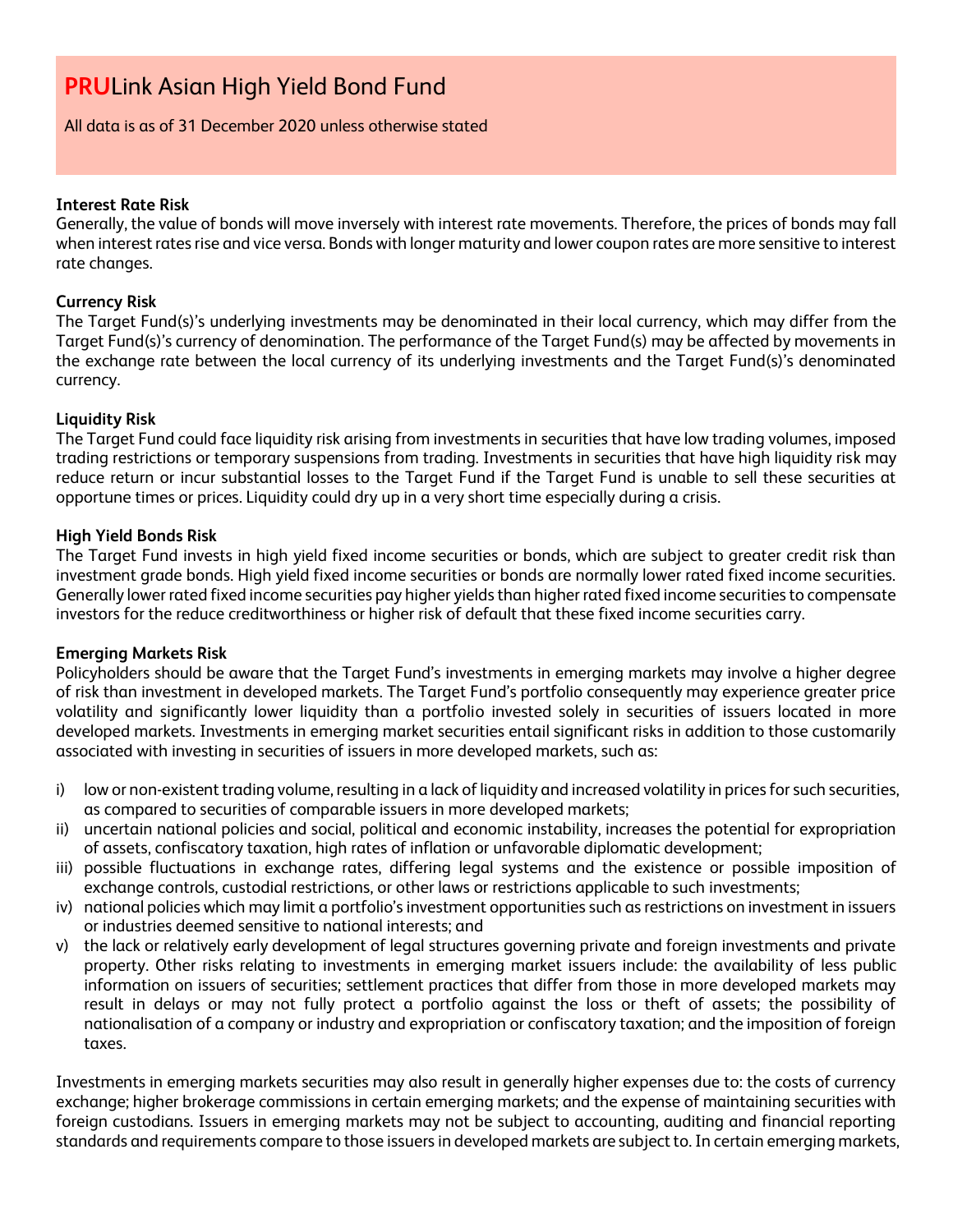All data is as of 31 December 2020 unless otherwise stated

reporting standards vary widely. As a result, traditional investment measurements used in developed markets, such as price or earnings ratios, may not be applicable in certain emerging markets.

The above-mentioned risk could adversely affect the value of the Target Fund's investments, and consequently impacting the net asset value of the Target Fund.

#### **Derivatives Risk**

The Target Fund Manager(s) may invest in derivatives which will be subject to risks. While the judicious use of derivatives by professional investment managers can be beneficial, derivatives involve risks different from, and, in some cases, greater than, the risks presented by more traditional securities investments. Some of the risks associated with derivatives are market risk, management risk, credit risk, liquidity risk and leverage risk. Investments in derivatives may require the deposit or initial margin and additional margin on short notice if the market moves against the investment positions. If no provision is made for the required margin within the prescribed time, the investment may be liquidated at a loss. Therefore, it is essential that such investments in derivatives are monitored closely.

The Target Fund Manager(s) has the necessary controls for investments in derivatives and have in place systems to monitor the derivative positions for the Target Fund(s). The Target Fund Manager(s) does not intend to use derivatives transactions for speculation or leverage but may use them for efficient portfolio management and/or risk management. Currency risk is simply one of the market risks which The Fund will be exposed to and can be hedged using derivatives such as FX forwards/futures. Often the underlying currency risk may be taken on as a result of buying an underlying equity or bond. If the Target Fund Manager(s) does not want to also take the currency risk associated with these underlying assets, the Target Fund(s) may use Forward Foreign Exchange contracts to hedge any currency risk derived from holdings of non-base currency positions. Essentially this use of currency forwards is to hedge currency risk in the Target Fund(s).

*The above should not be considered to be an exhaustive list of the risks which potential policyholders should consider before investing in The Fund. Potential policyholders should be aware that an investment in The Fund may be exposed to other risks of exceptional nature from time to time.*

#### **Risk Management**

#### **Target Fund:**

The monitoring of investment guidelines and restrictions is primarily achieved through the Charles River Trading System (CRTS). The investment guidelines are set up in CRTS for pre-trade and batch monitoring.

On a pre-trade basis, orders which appear to have breached the investment guidelines cannot be sent for execution without the compliance team's investigation and approval. Such approval is only given when it is confirmed that the execution of such an order / trade will not result in any genuine breaches of investment guidelines. On a batch monitoring basis, the compliance team uses the CRTS to check that the portfolio's day-end positions are within the investment guidelines. An escalation process is in place to ensure relevant parties are informed when a potential issue or breach occurs.

Compliance officers run daily guideline checks on all portfolios using CRTS. The system enables the compliance team to conduct daily pre and post-trade checks to ensure compliance with client investment guidelines and restrictions.

At an investment level, risk monitoring and control is integrated into the investment process with the responsibility for portfolio risk management ultimately resting with the portfolio manager. Portfolio risk management begins with ensuring that as investors we deeply understand the stocks that we are holding on behalf of our clients. We strongly believe that a portfolio is more than a collection of good ideas. There is a focus on the make up and allocation of the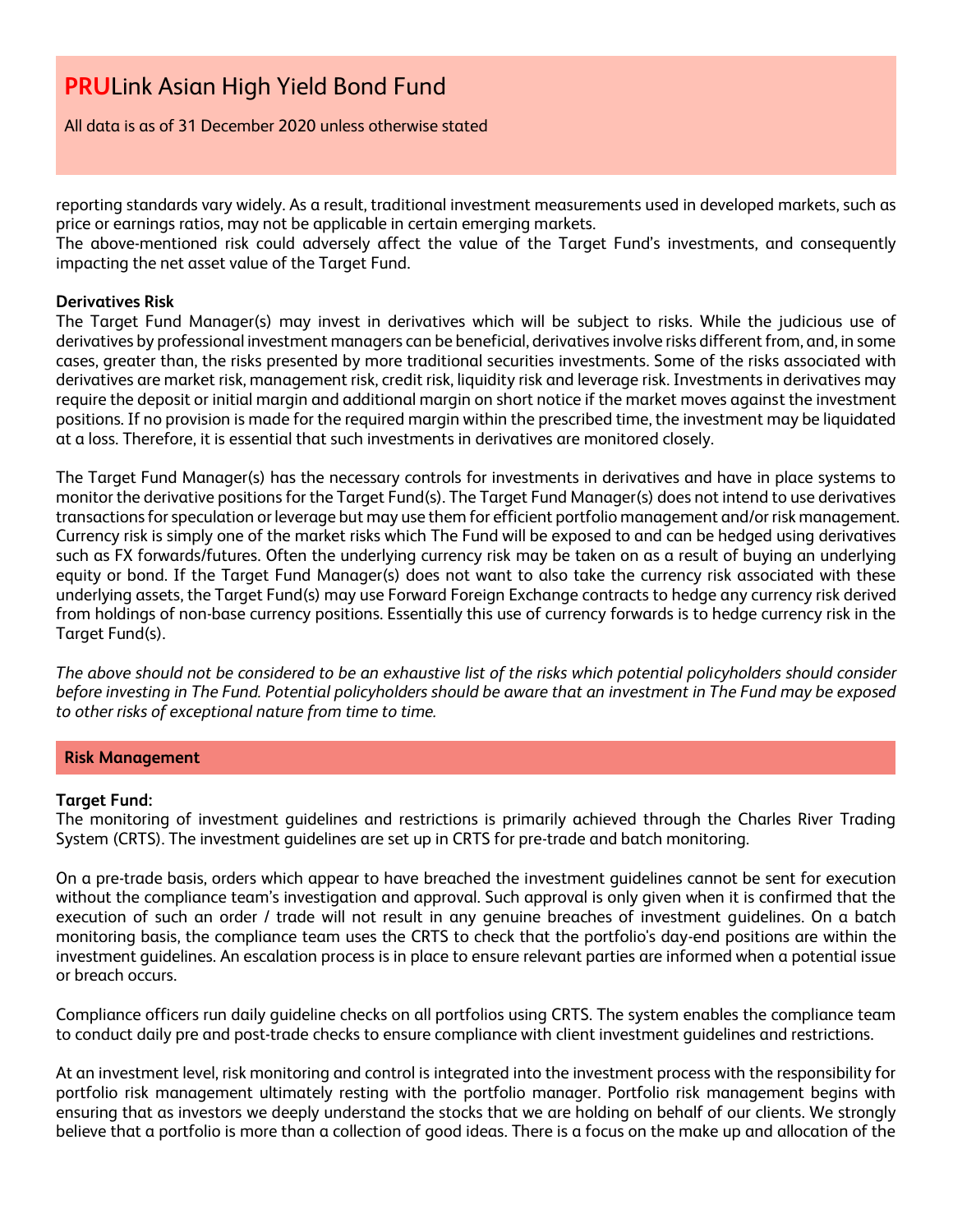All data is as of 31 December 2020 unless otherwise stated

portfolio's risk budget. We want to allocate the majority of the risk budget to stock specific risk. All other risk factors (country, sector, size, etc.) are normally residuals.

The overall risk profile of the portfolio is monitored monthly by the Portfolio Strategist using Axioma. It analyses a wide range of risk characteristics to identify any unintended risks introduced into the portfolio. This risk analysis forms an input into the portfolio construction process and is a tool which assists in determining a level of risk consistent its investment mandate and objectives. The risk budget of the portfolio is focused on stock selection as the primary source of added value.

By clearly identifying both intended and unintended risk, The Fund Manager also aims to construct the portfolio such that intended stock-specific risk can be matched against forecast returns for stocks, with all unintended risks minimised.